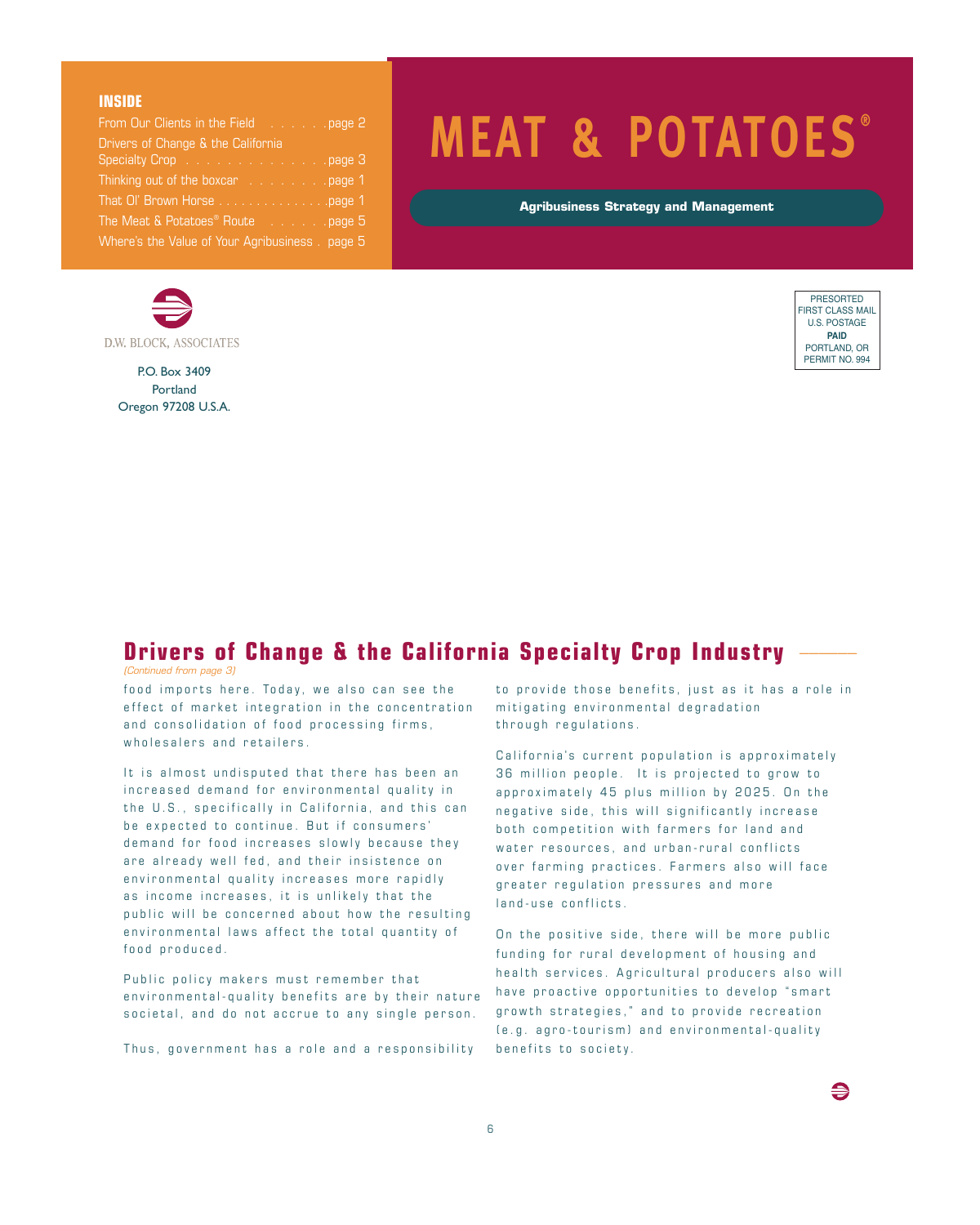

# **MEAT & POTATOES solid ideas to keep managers ON TRACK ®**

*COPYRIGHT 2005 • D.W. BLOCK, ASSOCIATES • ALL RIGHTS RESERVED VOLUME 2, FOURTH QUARTER 2005*

#### **Thinking Out Of The Boxcar**

#### **Management**

By dwb

e often hear a great deal about the power of teams and how the proper building of teams can be a powerful and positive force for any size organization. Theories about team building are useful, but nothing beats hearing a seasoned leader talk about the practical side of successfully implementing a team. W



is included in the best-selling book, *The Wisdom <sup>o</sup> f Teams* , by Jon Katzenbach and Douglas Smith.\* It is a great read for anyone who supervises people.

At that time, the railroad industry had been characterized by "in-the-box" thinking: Trucks were viewed as competitors of the railroad freight business. Greenwood thought "out of the box " – traditional boxcars, that is – and built his railroad team

I had the opportunity to visit with Bill Greenwood, former COO of the Burlington Northern Railroad and one who has demonstrated what a great team can do. In the early 1980s he was put in charge of developing the Burlington Northern's intermodal unit (trains hauling trucks), a unit that became a model for the industry. His story

from people who came from the trucking industry. This was a radical move. He reasoned that, if trains were going to haul truck trailers, then the railroad needed people who knew trucks.

But the real story is the environment Bill created to foster creativity, energy and dedication within the intermodal team. As the book brings out, "The team's single-minded concentration,

*(Continued on page 4)*

**Management**

## **That Ol' Brown Horse**

by dwb

cattle feed salesman with whom I once worked was quite a rodeo cowboy and loved team roping in his spare time. One day he told me that he was looking for a cattle feed salesman with whom I once<br>worked was quite a rodeo cowboy and<br>loved team roping in his spare time. One<br>day he told me that he was looking for a<br>new roping horse, and that he'd asked his wife to put an ad in the paper to sell the old brown horse he'd had for a while. He had no real complaints with his current horse, but felt he should just make a change for the better.

Some time later he was reading the classified ads outside the company often exists within it. The in the newspaper looking for a new horse when he found the perfect one. After studying the ad he decided to call the phone number listed – and

realized the phone number in that ad was his. After reading that ad, he got a better appreciation for his ol' brown horse and kept him.

Many managers feel that they should look outside the company for better talent and new blood for their organization. That's not a bad idea. The right new people can invigorate a company; bringing in new ideas, energy and viewpoints. However, the very talent we are looking for wise manager knows how to recognize the undeveloped potential of his or her people and promotes from within whenever possible.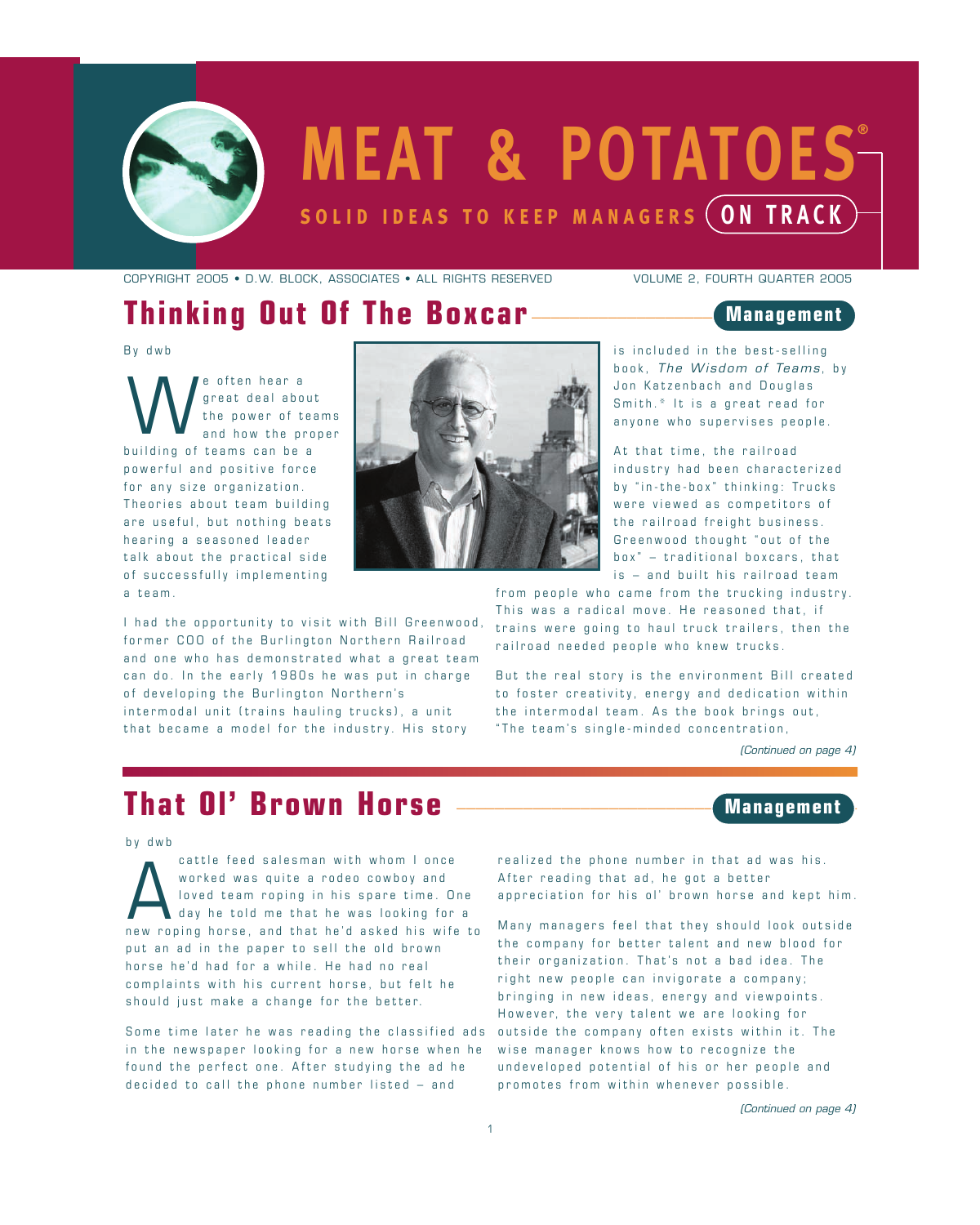**Agribusiness Strategy & Management From Our Clients in the Field**

# **Responsive, Careful Growth**

aymond G. Scesa has a simple business philosophy as vice president of marketing and sales for OBC Northwest, Inc. R

" We try to build working relationships with our customers, " he told *Meat & Potatoes®* recently. " We try to give them better service than anyone else does. There will always be competition – but the difference will be in how well we serve them. "

Like the time when a nursery owner needed some crucial growing supplies, right away. " The customer was located three hours away from us, and our truck was not due there for another week," Raymond recalls. "He said, 'I'm desperate!' And so we rearranged our truck route, and got the supplies to him in a day or two. "

Raymond summarizes the lesson in the story this way: " The little things add up. Sometimes we have to go the extra mile, and it may not seem like the right thing in terms of dollars and cents. But in the long run it pays off. "

And the payoff does show in OBC Northwest's numbers. Since Raymond joined the Canby, Ore., company in 1989, sales have quadrupled.

The privately held firm began in 1954, making bags for the agricultural industry out of burlap and other old-style materials. It moved into the horticulture market in 1980. Today, it has 47 employees and sells everything from plastic pots and plant ties to cultivating tools and greenhouses.

#### **MEAT & POTATOES ®**

Meat & Potatoes® is published quarterly by D.W. Communications, Inc. Layout & Graphics - Darci Gilkison, Premier Press Please send comments & submissions to: D.W. Block, P.O. Box 3409, Portland, OR 97208, USA Phone: 503-796-7630 Fax 503-796-7627 Email: dwb@dwblock.com Website: www.dwblock.com

© Copyright 2005 by D.W. Block, Associates. All rights reserved. Meat &<br>Potatoes® is a registered trademark and the property of D.W. Block,<br>Associates. No part of this publication may be reproduced or transmitted in<br>any fo



Raymond believes that a loyal customer base wouldn't have been built without strong teamwork. The five members of his inside sales force (with the company as long as 17 years), the five who do outside sales and even the truck drivers all look for ways to help customers today – and for ideas on how to do it better tomorrow.

That was how OBC recently became the exclusive supplier of Elle Pots, an all-in-one combination of container and soil in which growers can start seeds or can root cuttings.

" One of the sales people brought that product to my attention, so we contacted the local supplier, " Raymond says. " The product has really taken off, and the reason is that there's been good technical support from the supplier. I don't think this product would have taken off without the teamwork between our supplier and the sales force. It's been a good marriage."

Raymond has one final piece of advice for growing a business: Don't get too ambitious. He and OBC co-owner Tracy Boyce, president, have decided to market only to growers along the West Coast, the area that they feel confident they can service well. They also don't expand into new product lines just for the sake of growth.

"You need to be careful that you don't let your ego drive your business," he advises. "You can't let yourself take on something without any real benefit for your customers or the company. "

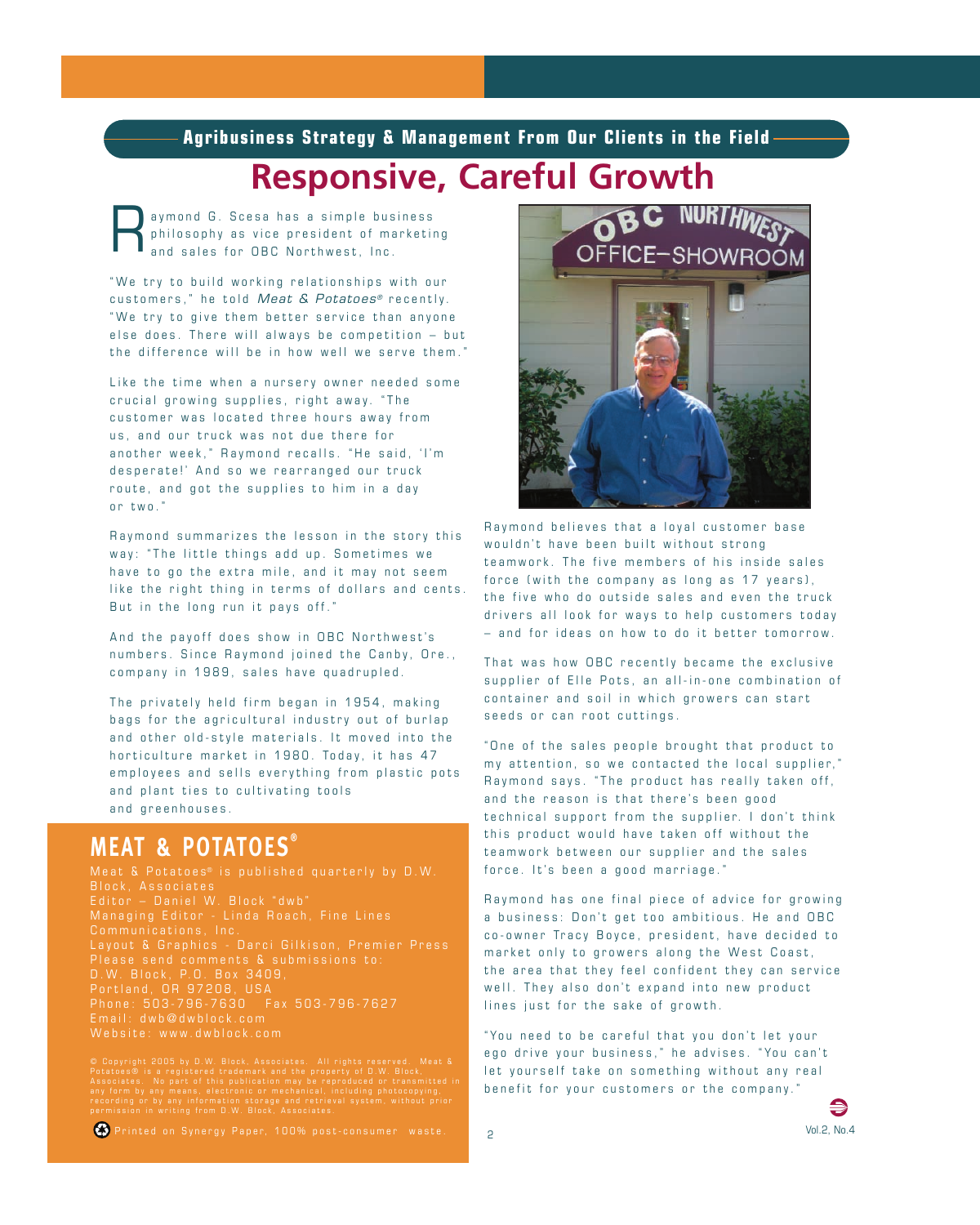# **Drivers of Change & the California Specialty Crop Industry** \_\_\_\_\_\_\_\_\_\_\_\_\_\_\_\_\_\_\_\_\_\_\_\_\_\_\_\_\_\_\_\_\_\_\_\_\_\_\_\_\_\_\_\_\_\_\_\_\_\_\_\_\_\_

By Jay E. Noel, PhD, Director, California Institute for the Study of Specialty Crops, *at Cal Poly University, San Luis Obispo*

*This is the first in a three-part series on the public policy environment and the competitiveness of the California specialty crop industry. The series will cover: Part 1: An overview of the major drivers of change.*

*Part 2 (1st quarter, 2006): An evaluation of the public policy environment for California specialty crops.*

*Part 3 (2nd quarter, 2006): The political economy that will determine future public policies in this arena.*

number of forces are changing the economic and political environment for specialty crop production in California. These changes are influencing the Alternatives and political environment for<br>
specialty crop production in California.<br>
These changes are influencing the<br>
alternatives available to specialty crop producers and other stakeholders in the competitiveness and responsiveness of the California specialty crop sector.

Everyone has a slightly different list of what these changes are; however, they all appear to gravitate to the same five forces:

- Alterations in consumer food demands.
- Changes in technology.
- Increased international market integration.
- Public demand for environmental quality.
- California population growth and its consequent increase in urbanization.

The first of these, changes in American food preferences, is driven by increasingly affluent consumers who want convenience, by greater population diversity and by consumers' desire to eat foods viewed as nutritious or healthy. These factors suggest that continual changes to the United States' food system are likely to occur.

There will be a shift to more fresh products, and to more meals eaten away from the home. On the farm, the trends ultimately will raise demand for a larger variety of fresh fruits and vegetables, and for ingredients that may be more

suitable for restaurant than home preparation.

Two technological areas are likely to have an impact on re-shaping the relationship between farmers and food and agribusiness firms: biotechnology and information technology. The hot



debate over the use of biotechnology has made it clear that consumers are unlikely to support techniques geared only at improving agricultural efficiencies, rather than providing tangible consumer benefits.

At the same time, advances in computer and communications technology probably will further reduce the cost of collecting, analyzing and communicating information. So, for example, retailers and others with data about consumer buying habits are likely to claim a larger role in directing production and processing decisions. But producers also will share in the information bounty. Farmers will own information concerning their production practices, so they will be able to provide value in such areas as verification and assurance of product integrity

> (such as organic or non-GMO certifications, and product traceability).

The globalization of markets, also known as international market integration, will augment the flow of foreign direct investment among nations and increase international

trade. The former will allow firms to move food production and processing to other nations, potentially creating more international competition for domestic producers. The latter will add to foreign demand for U.S. agricultural products, and bring competition from additional

#### **Strategy**

**A 'specialty crop' is ...** ... any animal- or plant-derived agricultural commodity except cotton, feed grains, oilseeds, peanuts, rice, tobacco or wheat.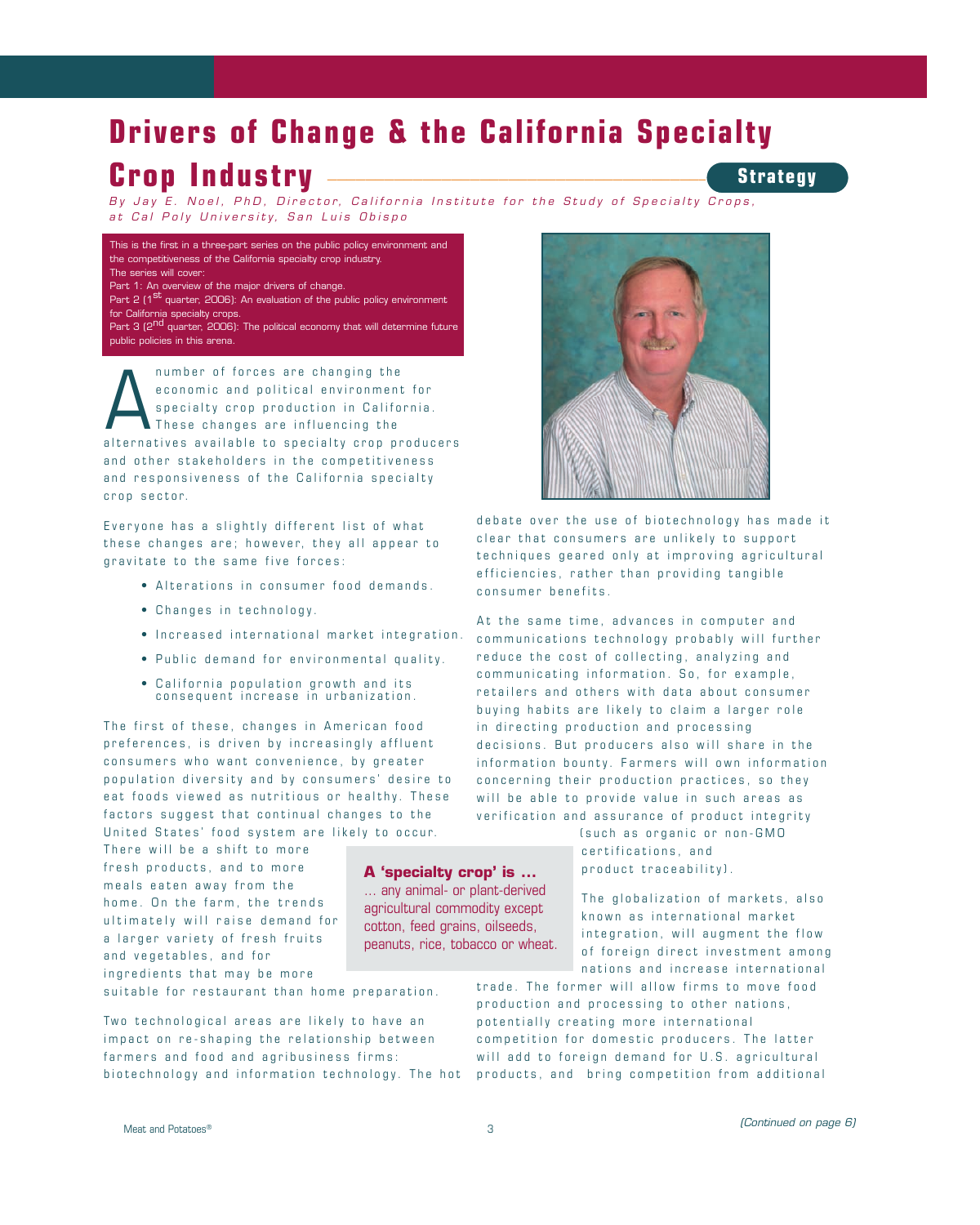### **Thinking Out Of The Boxcar**

*Continued from page 1*

dedication and work ethic infected the entire intermodal business unit. "

I have chatted with a couple of Bill's team members from that period, and they all said that the success of the team was directly related to the leadership Bill exerted in creating an environment of support and genuine enthusiasm. Bill is quoted in the book as stating, " There was always a lot of disagreement … but there was always self-respect and respect for others. " In the end Bill's team broke all of the sales records for the railroad, and even exceeded what was thought to be the capacity of the intermodal network at that time. And according to the team members they had fun doing it!

Some managers think, incorrectly, that they were hired to have all the right answers. Using a team approach in an organization is a great way for a manager to make decisions that consider many of the potential failures before they can happen, to get support from key players and, at the same time, to reduce the stress on him or herself.

People love to be part of an energized group, and there can be a powerful dynamic when a good team is performing well. Wherever there is a successful team one will always find a successful leader, a leader who stays focused on the objective, supports the team members in positive ways, sets an example of hard work – and has fun.

*\*The Wisdom <sup>o</sup> f Teams : Crea ting the High-Performance Organization, by Jon R. Katzenbach and Douglas K. Smith (HarperBusiness, 1994).*

# **That Ol' Brown Horse**

*Continued from page 1*

In their best selling book *Built to Last*<sup>\*</sup>, James Collins and Jerry Porras looked at topperforming companies they called "visionary" . They noted that in the majority of cases the visionary companies had internal management development programs that produced future leaders from within their firms.

Whether you manage an entire company, a division or a department, having a career development program and plan that unleashes the potential of your people can ensure the continuity of your organization well into the future. Before devoting valuable resources looking outside the company, ask yourself what

kind of investment would it take to develop the talent already within your firm.

Combining the investment in additional training and development with a promising employee's knowledge of the company's culture and values might provide a more cost-effective approach – and will strengthen your organization more effectively – than recruiting and training the untried, outside hire.

> *\* Built to Last: Successful Habits of Visionary Companies, by James C.Collins and Jerry I. Porras (HarperBusiness, 1997).* €